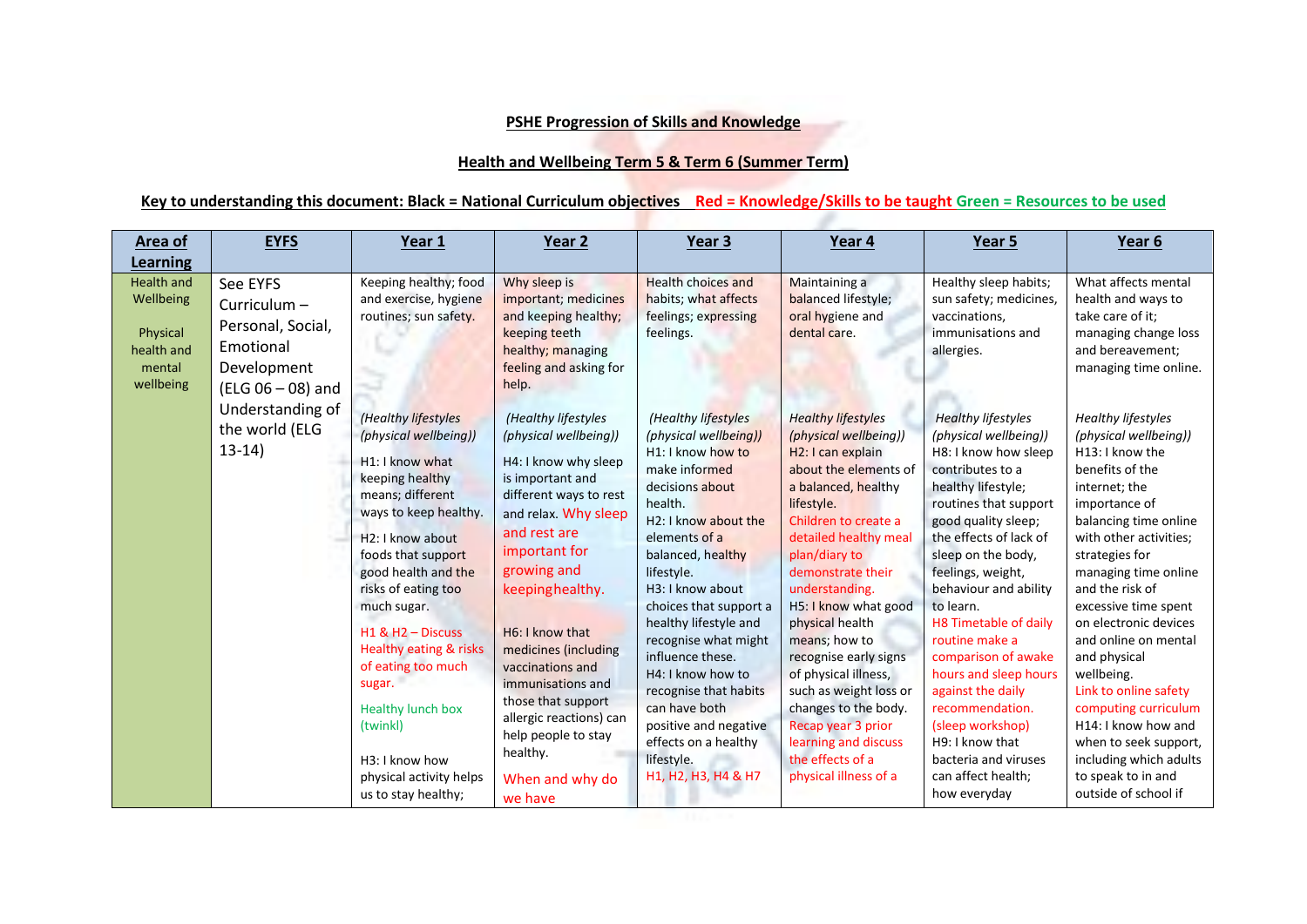|                       |                                            |                         | healthy lifestyle e.g.  | hygiene routines can    | they are worried         |
|-----------------------|--------------------------------------------|-------------------------|-------------------------|-------------------------|--------------------------|
| physically and        | immunisations?                             | mind map displaying     | diabetes/asthma.        | limit the spread of     | about their health.      |
| mentally active every |                                            | healthy and negative    | H11: I know how to      | infections; the wider   | <b>Discussion with</b>   |
| day. Discuss          | (Baby, teenager,                           | effects of a healthy    | maintain good oral      | importance of           | children to ensure       |
| physical activity     | travel.etc.)                               | lifestyle.              | hygiene (including      | personal hygiene and    | they are aware of who    |
| and how it keeps      |                                            |                         | correct brushing and    | how to maintain it.     | and when to seek         |
| people healthy.       |                                            | H6: I know what         | flossing); why regular  | H10: I know how         | support.                 |
|                       |                                            | constitutes a healthy   | visits to the dentist   | medicines when used     |                          |
| H5: I know simple     | H7: I know about                           | diet; how to plan       | are essential; the      | responsibly,            | (Mental Health)          |
| hygiene routines that | dental care and                            | healthy meals;          | impact of lifestyle     | contribute to health;   | H15: I know that         |
| can stop germs from   | visiting the dentist;                      | benefits to health and  | choices on dental       | that some diseases      | mental health, just      |
| spreading.            | how to brush teeth                         | wellbeing of eating     | care (e.g. sugar        | can be prevented by     | like physical health, is |
| <b>Basic hygiene</b>  | correctly; food and                        | nutritionally rich      | consumption/acidic      | vaccination and         | part of daily life; the  |
| routines, e.g. hand   | drink that support                         | foods; risks            | drinks such as fruit    | immunisations; how      | importance of taking     |
|                       | dental health. The                         | associated with not     | juices, smoothies and   | allergies can be        | care of mental health,   |
| washing song          | importance of, and                         | eating a healthy diet   | fruit teas; the effects | managed.                | and that mental ill      |
| Practise this in a    | routines for,                              | including obesity and   | of smoking.             | H9 & H10 link to        | health is common but     |
| bowl and take         | brushing teeth and                         | tooth decay.            | Link to science         | <b>Coronavirus and</b>  | can often be resolved    |
| photos.               | visiting the dentist.                      | Refer to DT eat well    | curriculum ensure the   | other vaccinations      | with the right support.  |
|                       |                                            | plate.                  | effects of smoking are  | H12: I know the         | H20: I know strategies   |
| H8: I know how to     | About food and                             | H7: I know how          | covered.                | benefits of sun         | to respond to feelings,  |
| keep safe in the sun  | drink that affect                          | regular (daily/weekly)  |                         | exposure and risks of   | including intense or     |
| and protect skin from | dentalhealth.                              | exercise benefits       |                         | overexposure; how to    | conflicting feelings;    |
| sun damage. How to    |                                            | mental and physical     |                         | keep safe from sun      | how to manage and        |
| keep safe in the sun  |                                            | health (e.g. walking or |                         | damage and              | respond to feelings      |
| Make a poster.        | (Mental health)                            | cycling to school,      |                         | shun/heat stroke and    | appropriately and        |
|                       | H15: I know that not                       | daily active mile);     |                         | reduce the risk of skin | proportionately in       |
| H9: I know about the  | everyone feels the                         | recognise               |                         | cancer.                 | different situations.    |
| different ways to     | same at the same                           | opportunities to be     |                         | H12 Safety day (sun)    | H21: I can recognise     |
| learn and play;       | time, or feels the                         | physically active and   |                         | Discuss and touch on    | warning signs about      |
| recognising the       | same about the same                        | some of the risks       |                         | the risks of skin       | mental health and        |
| importance of         | things.                                    | associated with an      |                         | cancer.                 | wellbeing and how to     |
| knowing when to       |                                            | inactive lifestyle.     |                         |                         | seek support for         |
| take a break from     | H17: I know about                          |                         |                         |                         | themselves and           |
| time online or TV.    | things that help<br>people feel good (e.g. | (Mental health)         |                         |                         | others.                  |
| Different types of    | playing outside, doing                     | H17: I know that        |                         |                         | H22: I recognise that    |
| play, including       |                                            | feelings can change     |                         |                         | anyone can               |
| balancing indoor,     | things they enjoy,<br>spending time with   | over time and range     |                         |                         | experience mental ill-   |
| outdoor and           |                                            | in intensity.           |                         |                         | health, isolation and    |
| screen-based play     | family, getting<br>enough sleep).          |                         |                         |                         | loneliness, and that it  |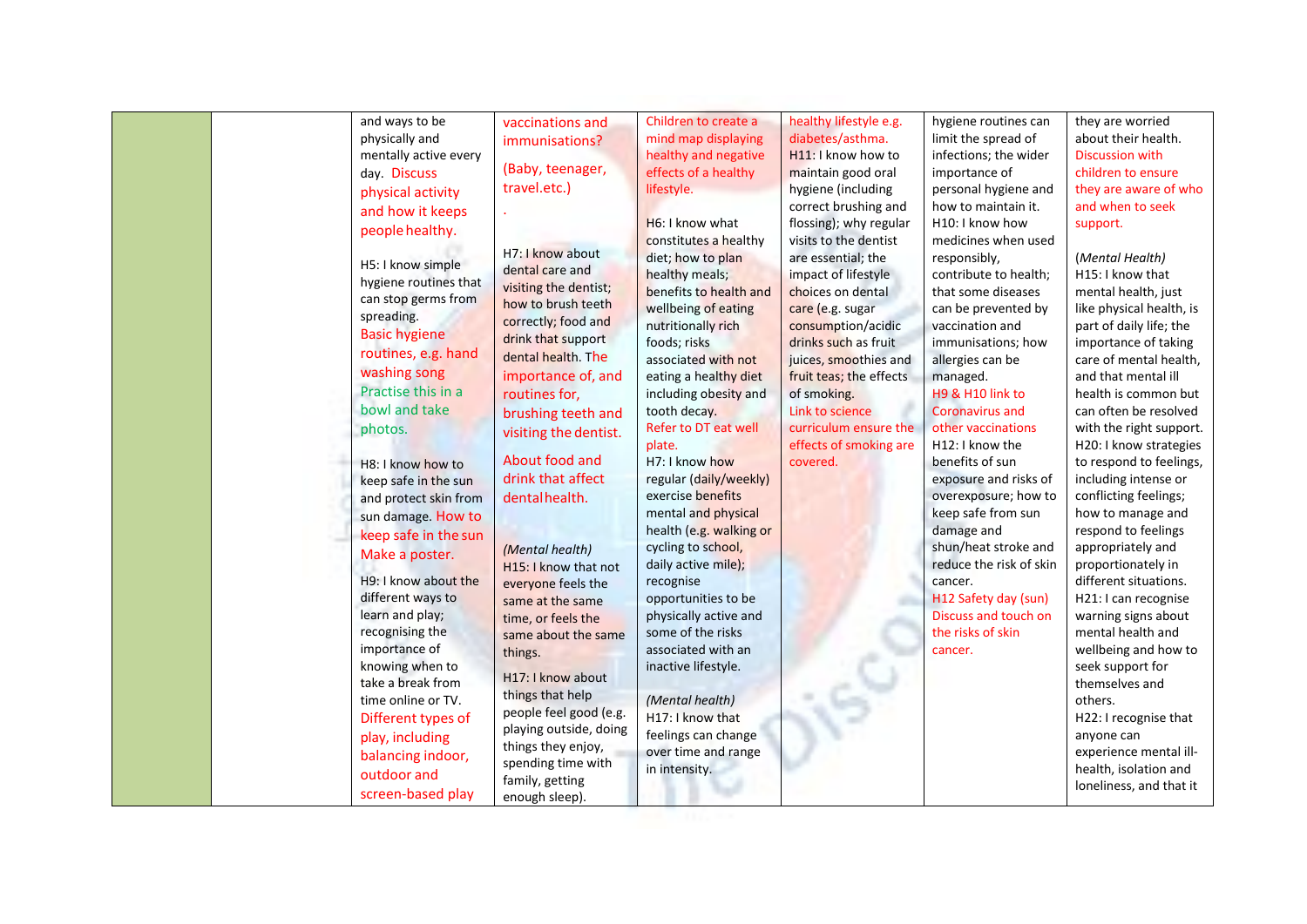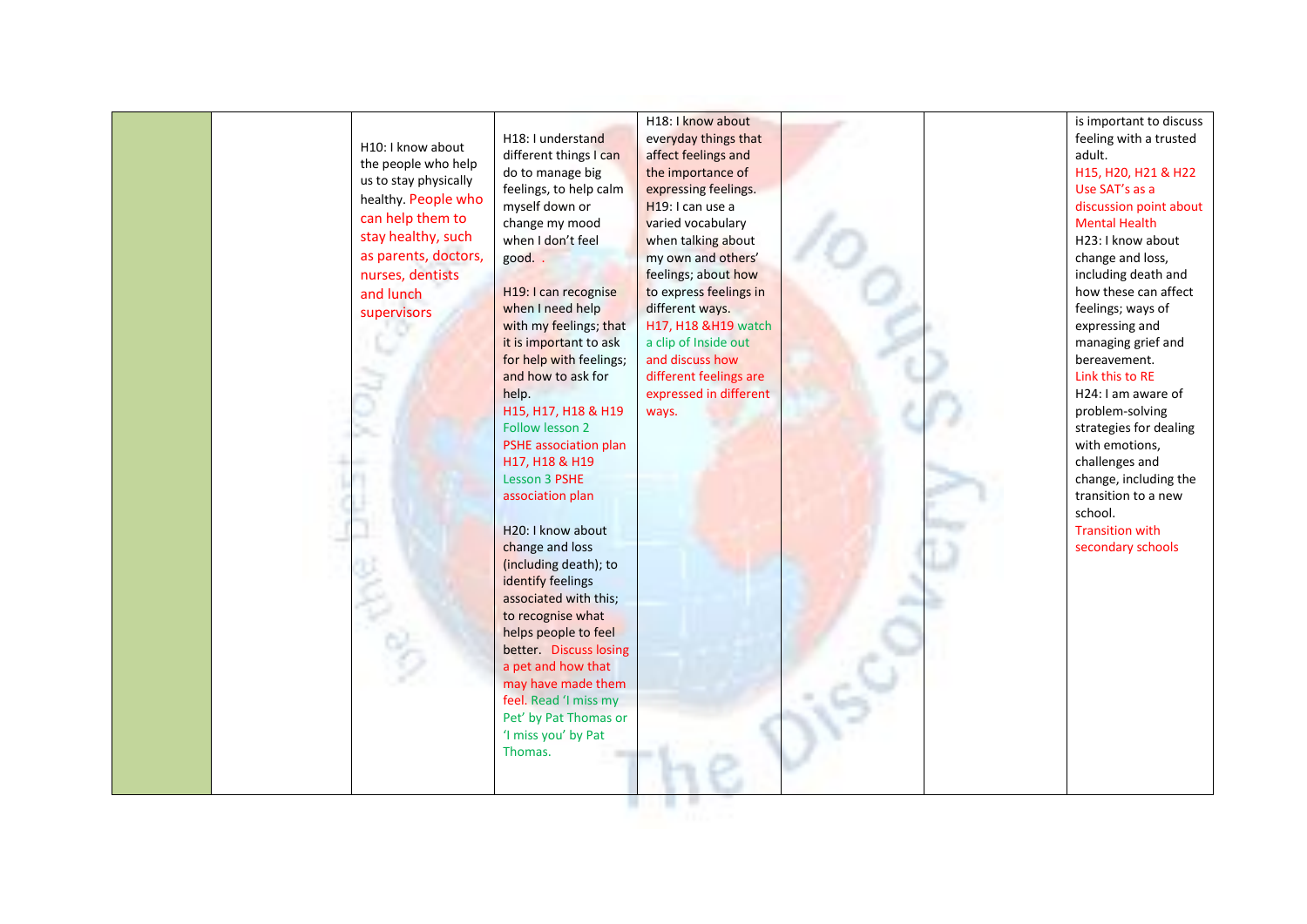| <b>Key</b><br>Vocabulary | Healthy, physical<br>activity, doctors,<br>nurses, dentists,<br>lunchtime supervisor,<br>sun safety, hygiene.                                                                                                                                                                                                                                                                                                                                                                                      | Sleep, relax,<br>medicines,<br>immunisations, pills,<br>Mood, (anxious, (un)<br>comfortable,<br>embarrassed, excited)<br>death.                                                                                                                                                                                                                                                                                                                                           | Balanced, nutrition,<br>obesity, mental and<br>physical health,<br>confused, ashamed.                                                                                                                                                                                                                                                                                                                                                                                                                                                      | Diabetes, asthma,<br>oral hygiene, acidic,<br>smoking.                                                                                                                                                                                                                                                                                                                                                | Skin cancer, bacteria<br>and virus's                                                                                                                                                                                                                                                                                                                                                                                                                                                                                                         | Secondary school,<br>distraught, terrified,<br>mental ill health.                                                                                                                                                                                                                                                                                                                                                                                                                                              |
|--------------------------|----------------------------------------------------------------------------------------------------------------------------------------------------------------------------------------------------------------------------------------------------------------------------------------------------------------------------------------------------------------------------------------------------------------------------------------------------------------------------------------------------|---------------------------------------------------------------------------------------------------------------------------------------------------------------------------------------------------------------------------------------------------------------------------------------------------------------------------------------------------------------------------------------------------------------------------------------------------------------------------|--------------------------------------------------------------------------------------------------------------------------------------------------------------------------------------------------------------------------------------------------------------------------------------------------------------------------------------------------------------------------------------------------------------------------------------------------------------------------------------------------------------------------------------------|-------------------------------------------------------------------------------------------------------------------------------------------------------------------------------------------------------------------------------------------------------------------------------------------------------------------------------------------------------------------------------------------------------|----------------------------------------------------------------------------------------------------------------------------------------------------------------------------------------------------------------------------------------------------------------------------------------------------------------------------------------------------------------------------------------------------------------------------------------------------------------------------------------------------------------------------------------------|----------------------------------------------------------------------------------------------------------------------------------------------------------------------------------------------------------------------------------------------------------------------------------------------------------------------------------------------------------------------------------------------------------------------------------------------------------------------------------------------------------------|
| Growing and<br>changing  | Recognising what<br>makes them unique<br>and special; feelings,<br>managing when<br>things go wrong.<br>(Mental health)<br>H11: I know about<br>different feelings<br>humans can<br>experience.<br>H12: I know how to<br>recognise and name<br>different feelings.<br>H11 &12 Different<br>kinds of feelings.<br>(Zones of<br>regulations)<br>H13: I know how<br>feelings can affect<br>people's bodies and<br>how they behave.<br>H14: I know how to<br>recognise how others<br>might be feeling. | Growing older;<br>naming body parts;<br>moving class or year.<br>(Mental health)<br>H20: I know about<br>change and loss<br>(including death); to<br>identify feelings<br>associated with this;<br>to recognise what<br>helps people to feel<br>better. Human life<br>cycle, how people<br>grow from young to<br>old.<br>How our bodies<br>change as we grow<br>up.<br>(Ourselves, growing<br>and changing)<br>H25: I can name the<br>main parts of the<br>body including | Personal strengths<br>and achievements;<br>managing and<br>reframing setbacks.<br>(Ourselves, growing<br>and changing)<br>H27: I can recognise<br>my individuality and<br>personal qualities.<br>H28: I can identify<br>personal strengths,<br>skills, achievements<br>and interests and<br>how these contribute<br>to a sense of self-<br>worth.<br>H29: I know how to<br>manage setbacks<br>perceived failures,<br>including how to<br>reframe unhelpful<br>thinking.<br>H27, H28 & H29<br><b>Growth mind set</b><br>personal skills and | Physical and<br>emotional changes in;<br>personal hygiene<br>routines;<br>(Ourselves, growing<br>and changing)<br>H32: I know how<br>hygiene routines, the<br>importance of<br>keeping clean and<br>how to maintain<br>personal hygiene.<br>H34: I know where to<br>get more information,<br>help and advice about<br>growing and<br>changing, .<br>Personal hygiene,<br>true or false<br>statements. | Personal identity;<br>recognising<br>individuality and<br>different qualities;<br>mental wellbeing.<br>(Mental health)<br>H16: I know about<br>strategies and<br>behaviours that<br>support mental<br>$health - including$<br>how good quality<br>sleep, physical<br>exercise/time<br>outdoors, being<br>involved in<br>community groups,<br>doing things for<br>others, clubs and<br>activities, hobbies<br>and spending time<br>with family and<br>friends can support<br>mental health and<br>wellbeing.<br><b>H16 Discuss strategies</b> | Human reproduction<br>and birth; increasing<br>independence;<br>managing transition.<br>(Ourselves, growing<br>and changing)<br>H33: I know about the<br>process of<br>reproduction and<br>birth as part of the<br>human life cycle; how<br>babies are conceived<br>and born (and that<br>there are ways to<br>prevent a baby being<br>made): how babies<br>need to be cared for.<br>Sex Ed day<br>H26: I know that for<br>some people gender<br>identity does not<br>correspond with their<br>biological sex. |
|                          | H16: I know ways of<br>sharing feelings; a<br>range of words to<br>describe feelings.<br>H12, H13, H14, H16 &<br>H <sub>19</sub>                                                                                                                                                                                                                                                                                                                                                                   | external genitalia<br>(NSPCC)<br>To know and name<br>the above body parts.                                                                                                                                                                                                                                                                                                                                                                                                | strengths in<br>preparation for<br>transition for new<br>year group.                                                                                                                                                                                                                                                                                                                                                                                                                                                                       |                                                                                                                                                                                                                                                                                                                                                                                                       | and try them out<br>feedback in a later<br>lesson.<br>(Ourselves, growing<br>and changing)                                                                                                                                                                                                                                                                                                                                                                                                                                                   | Resources to be<br>discussed<br><b>Book</b><br>H35: I know about the<br>new opportunities                                                                                                                                                                                                                                                                                                                                                                                                                      |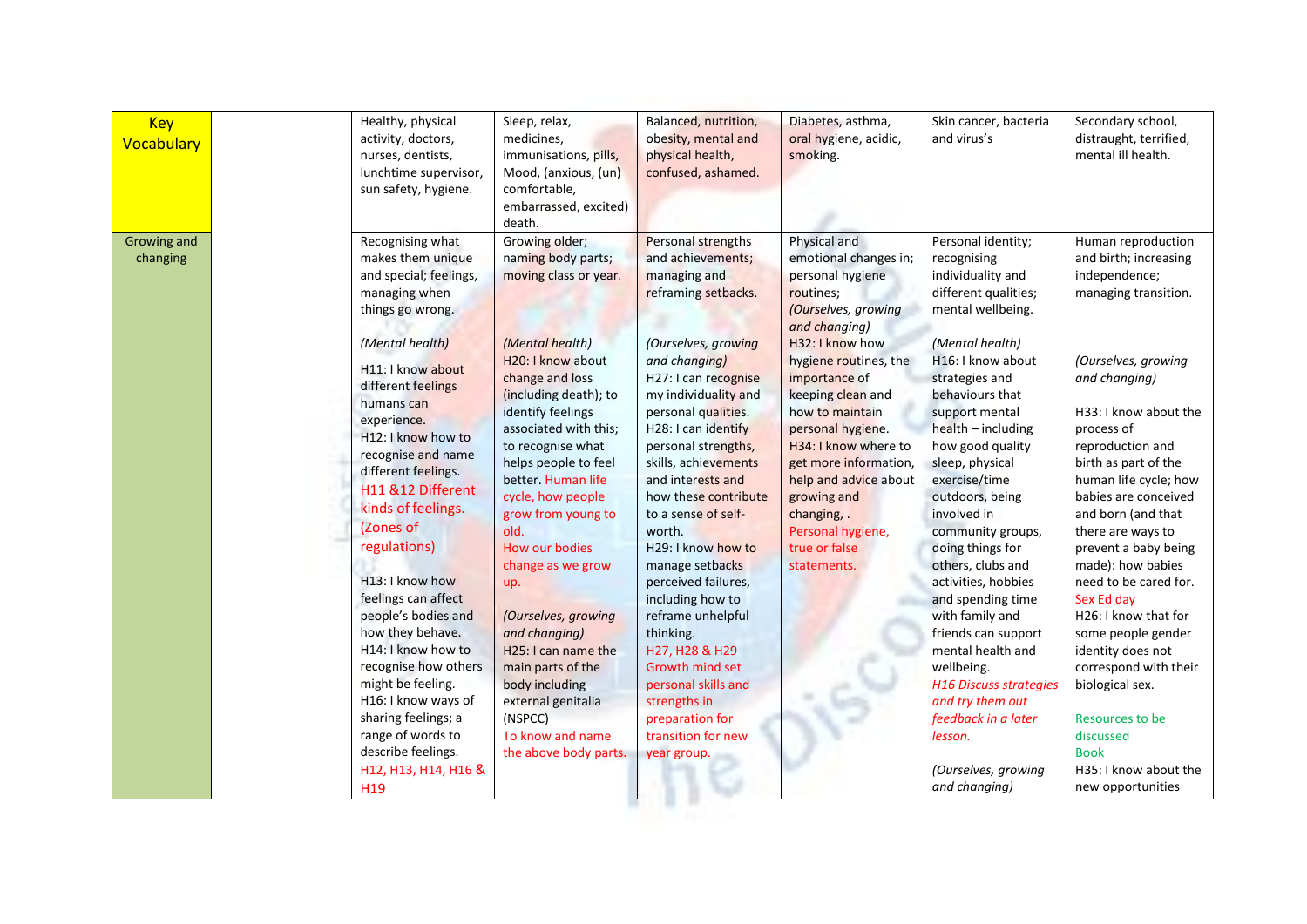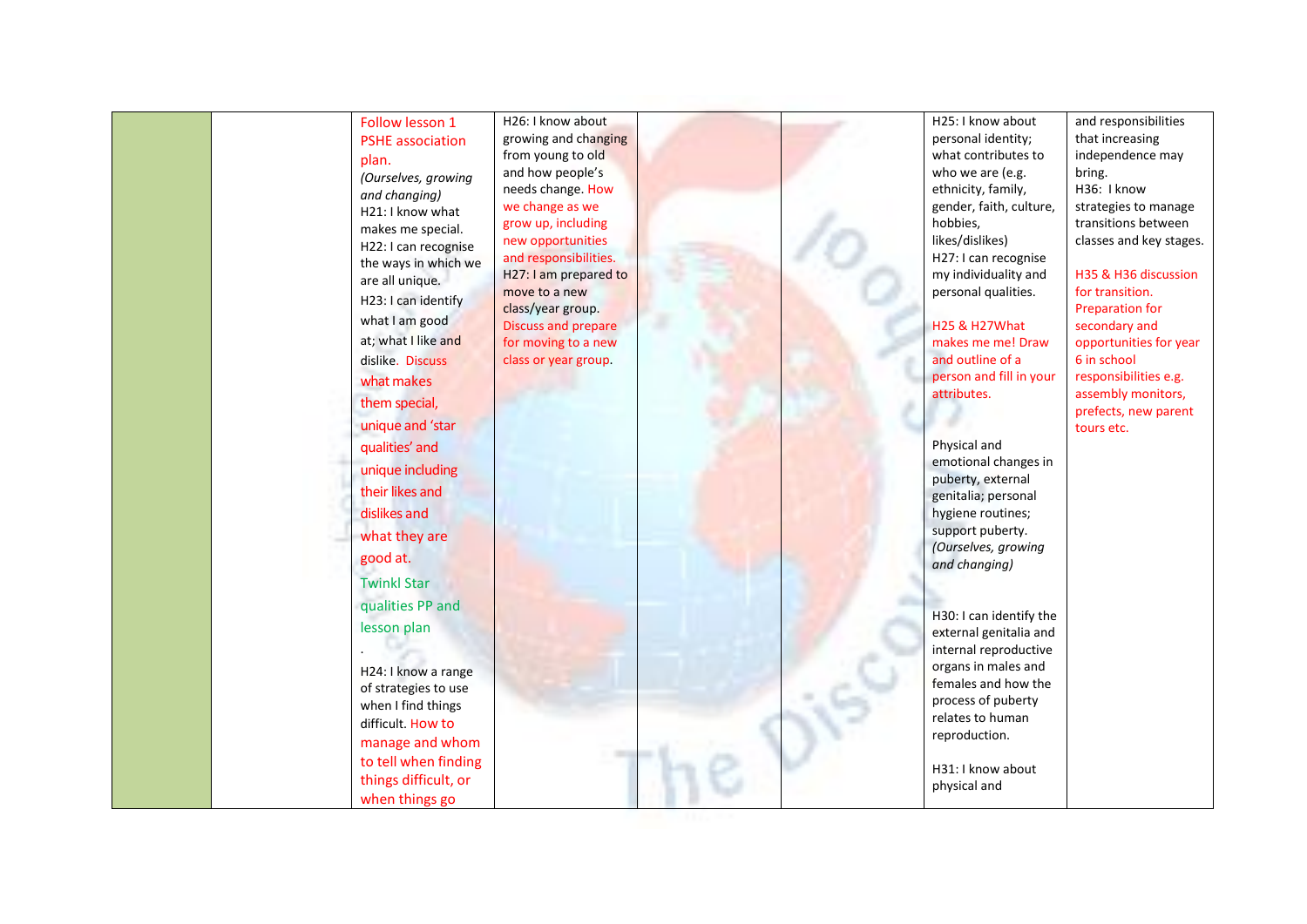|                          | Wrong.                                                                                                                                                                                       |                                                                                                                                                                                                  |                                                                                                                                                                                                                                  |                                                                                                                                                                                                                                 | emotional changes<br>that happen when<br>approaching and<br>during puberty<br>(including<br>menstruation, key<br>facts about the<br>menstrual cycle and<br>menstrual wellbeing,<br>erections and wet<br>dreams.         |                                                                                                                                                                                                                                          |
|--------------------------|----------------------------------------------------------------------------------------------------------------------------------------------------------------------------------------------|--------------------------------------------------------------------------------------------------------------------------------------------------------------------------------------------------|----------------------------------------------------------------------------------------------------------------------------------------------------------------------------------------------------------------------------------|---------------------------------------------------------------------------------------------------------------------------------------------------------------------------------------------------------------------------------|-------------------------------------------------------------------------------------------------------------------------------------------------------------------------------------------------------------------------|------------------------------------------------------------------------------------------------------------------------------------------------------------------------------------------------------------------------------------------|
| <b>Key</b><br>Vocabulary | Special, unique,<br>like/dislike, same &<br>different feelings,<br>happy, sad, cross,<br>angry,                                                                                              | Life cycle, body parts,<br>transition, baby,<br>toddler, child,<br>teenager, adult,<br>grandparent.                                                                                              | Qualities, strengths,<br>skills, perceived<br>setbacks, self-worth.                                                                                                                                                              | Personal hygiene<br>routines.                                                                                                                                                                                                   | Individuality, mental<br>health,                                                                                                                                                                                        | Sperm, egg, baby,<br>foetus                                                                                                                                                                                                              |
| <b>Keeping safe</b>      | How rules and age<br>restrictions help us;<br>keeping safe online                                                                                                                            | Safety in different<br>environments; risk<br>and safety at home;<br>emergencies.                                                                                                                 | Risks and hazards;<br>safety in the local<br>environment and<br>unfamiliar places.                                                                                                                                               | <b>Medicines and</b><br>household products;<br>drugs common to<br>everyday life.                                                                                                                                                | Keeping safe in<br>different situations,<br>including responding<br>in emergencies first<br>aid.                                                                                                                        | Keeping personal<br>information safe;<br>regulations and<br>choices; drug use and<br>the law; drug use and<br>the media.                                                                                                                 |
|                          | (Keeping safe)<br>H28: I know about<br>rules and age<br>restrictions that keep<br>us safe. How rules<br>can help to keep us<br>safe.<br>Why some things<br>have age<br>restrictions, e.g. TV | (Keeping safe)<br>H29: I can recognise<br>risks in simple<br>everyday situations<br>and what action to<br>take to minimise<br>harm. General safety<br>road, water, rail<br>safety and medicines. | (Keeping safe)<br>H38: I know how to<br>predict, assess and<br>manage risks in<br>different situations.<br>H39: I know about<br>hazards (including fire<br>risks) that may cause<br>harm, injury or risk in<br>the home and what | (Healthy lifestyles<br>(physical wellbeing))<br>H10: I know that<br>when medicines are<br>used responsibly they<br>contribute to health;<br>that some diseases<br>can be prevented by<br>vaccinations and<br>immunisations; how | (Keeping safe)<br>H38: I know how to<br>predict, assess and<br>manage risks in<br>different situations.<br>H43: I know about<br>what is meant by first<br>aid; basic techniques<br>for dealing with<br>common injuries. | (Keeping safe)<br>H37: I know the<br>reasons for following<br>and complying with<br>regulations and<br>restrictions (including<br>age restrictions); how<br>they promote<br>personal safety and<br>wellbeing with<br>reference to social |

**The Contract of the Contract of the Contract of the Contract of the Contract of the Contract of the Contract of the Contract of the Contract of The Contract of The Contract of The Contract of The Contract of The Contract**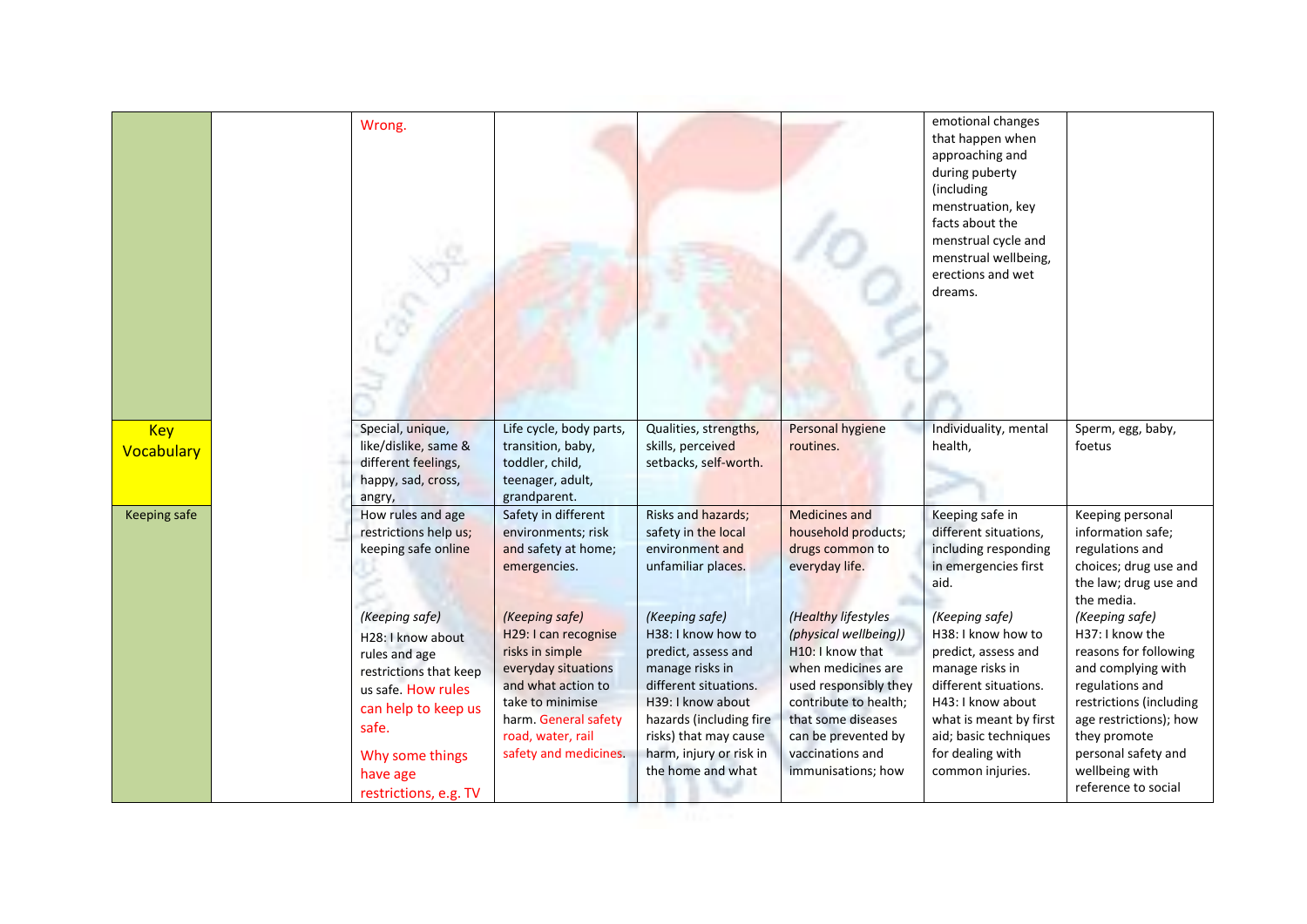| and film, games,        | H30: I know how to     | they can do to reduce  | allergies can be       | H44: I know how to    | media, television       |
|-------------------------|------------------------|------------------------|------------------------|-----------------------|-------------------------|
| toys or play areas.     | keep safe at home      | risks and keep safe.   | managed.               | respond and react in  | programmes, films,      |
|                         | (including around      | H41: I know strategies |                        | an emergency          | games and online        |
|                         | electrical appliances) | for keeping safe in    | (Keeping safe)         | situation; how to     | gaming.                 |
| H34: I know the basic   | and fire safety (e.g.  | the local environment  | H38: I know how to     | identify situations   | I know that bullying    |
| rules to keep safe      | not playing with       | or unfamiliar places   | predict, assess and    | that may require the  | (including cyber-       |
| online, including what  | matches and lighters)  | (rail, water and road) | manage risk in         | emergency services;   | bullying) has a         |
| is meant by personal    | H31: I know that       | and firework safety;   | different situations.  | know how to contact   | negative and often      |
| information and what    | household products     | safe use of digital    | H40: I know about the  | them and what to      | lasting impact on       |
| should be kept          | (including medicines)  | devices when out and   | importance of taking   | say.                  | mental wellbeing.       |
| private; the            | can be harmful if not  | about.                 | medicines correctly    | I know how to be a    | e- safety computing     |
| importance of telling   | used correctly.        | H38, H39 & H41         | and using household    | discerning consumer   | curriculum              |
| a trusted adult if they | H30 & H31 Staying      | Knowledge taught       | products safely, (e.g. | of information online | H42: I know about the   |
| come across             |                        | through safety week,   | following instructions | including that from   | importance of keeping   |
| something that scares   | safe at home -         | external visitors and  | carefully)             | search engines, is    | personal information    |
| them. Basic rules for   | twinkl                 | discussions about a    |                        | ranked, selected and  | private; strategies for |
| keeping safe online.    |                        | range of serneros      | (Drugs, alcohol and    | targeted.             | keeping safe online,    |
| Whom to tell if they    | H32: I know ways to    |                        | tobacco)               | H38, H43 & H44        | including how to        |
|                         | keep safe in familiar  |                        | H46: I know about the  | Safety week           | manage requests for     |
| see something           | and unfamiliar         |                        | risks and effects of   |                       | personal information    |
| online that makes       | environments (e.g.     |                        | legal drugs common     |                       | or images of            |
| them feel unhappy,      | beach, shopping        |                        | to everyday life (e.g. |                       | themselves and          |
| worried, or scared.     | centre, park,          |                        | cigarettes, e-         |                       | others; what to do if   |
|                         | swimming pool, on      |                        | cigarettes/vaping,     |                       | frightened or worried   |
|                         | the street) and how    |                        | alcohol and            |                       | by something seen or    |
|                         | to cross the road      |                        | medicines) and their   |                       | read online and how     |
|                         | safely.                |                        | impact on health;      |                       | to report concerns,     |
|                         | H33: I know about the  |                        | recognise that drug    |                       | inappropriate content   |
|                         | people whose job it is |                        | use can become a       |                       | and contact - such as   |
|                         | to help keep us safe.  |                        | habit which can be     |                       | online abuse, trolling, |
|                         | H35: I know what to    |                        | difficult to break.    |                       | bullying and            |
|                         | do if there is an      |                        | H10, H38, H40 &H46     |                       | harassment.             |
|                         | accident and           |                        | Knowledge taught       |                       | e- safety computing     |
|                         | someone is hurt.       |                        | through safety week,   |                       | curriculum              |
|                         | How to respond if      |                        | external visitors and  |                       |                         |
|                         | there is an accident   |                        | discussions about a    |                       | (Drugs, alcohol and     |
|                         | and someone is hurt.   |                        | range of scenarios     |                       | tobacco)                |
|                         | H36: I know to get     |                        |                        |                       | H46: I know about the   |
|                         | help in an emergency   |                        |                        |                       | risks and effects of    |
|                         | (how to dial 999 and   |                        |                        |                       |                         |
|                         | what to say) Whose     |                        |                        |                       | legal drugs common      |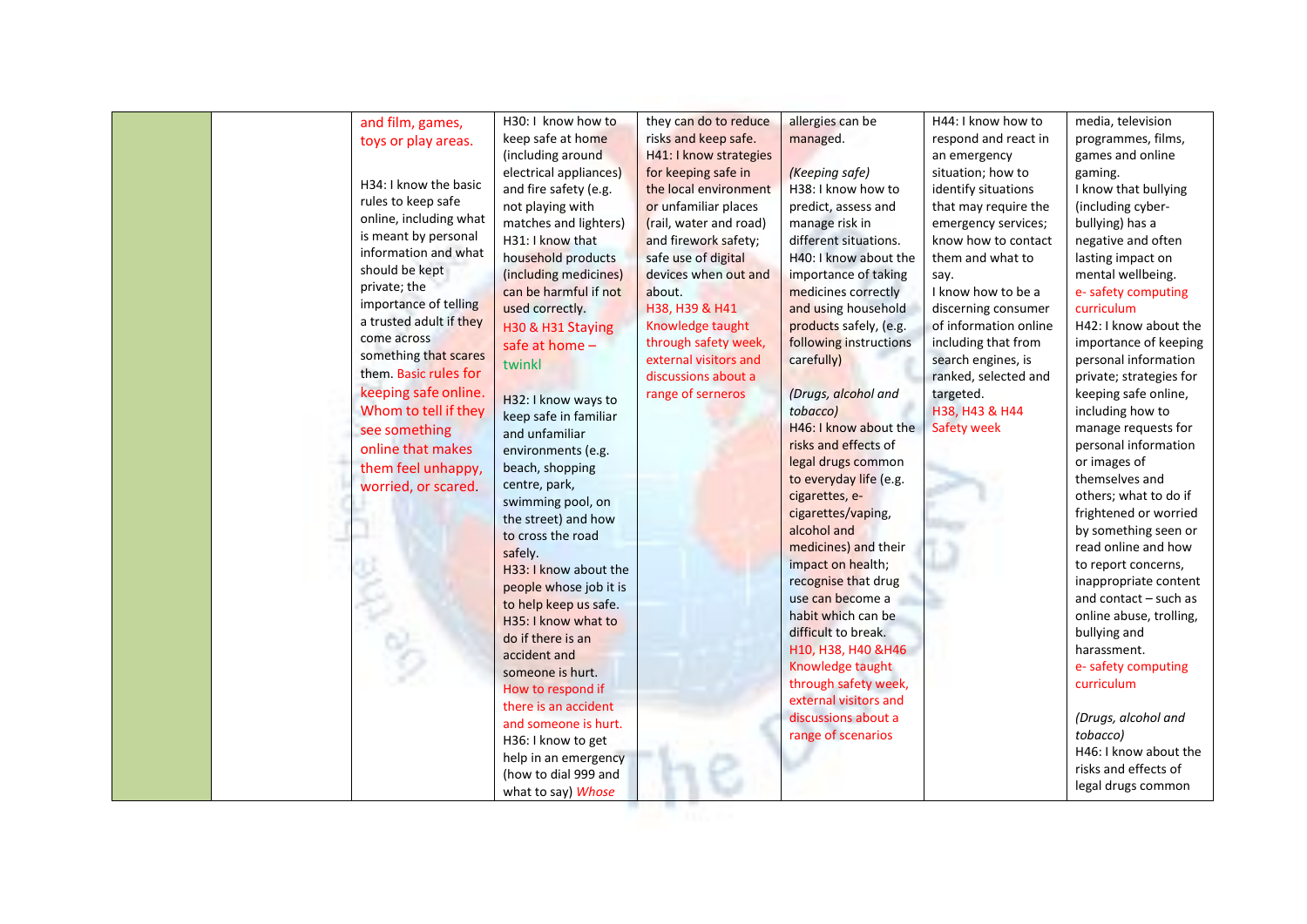